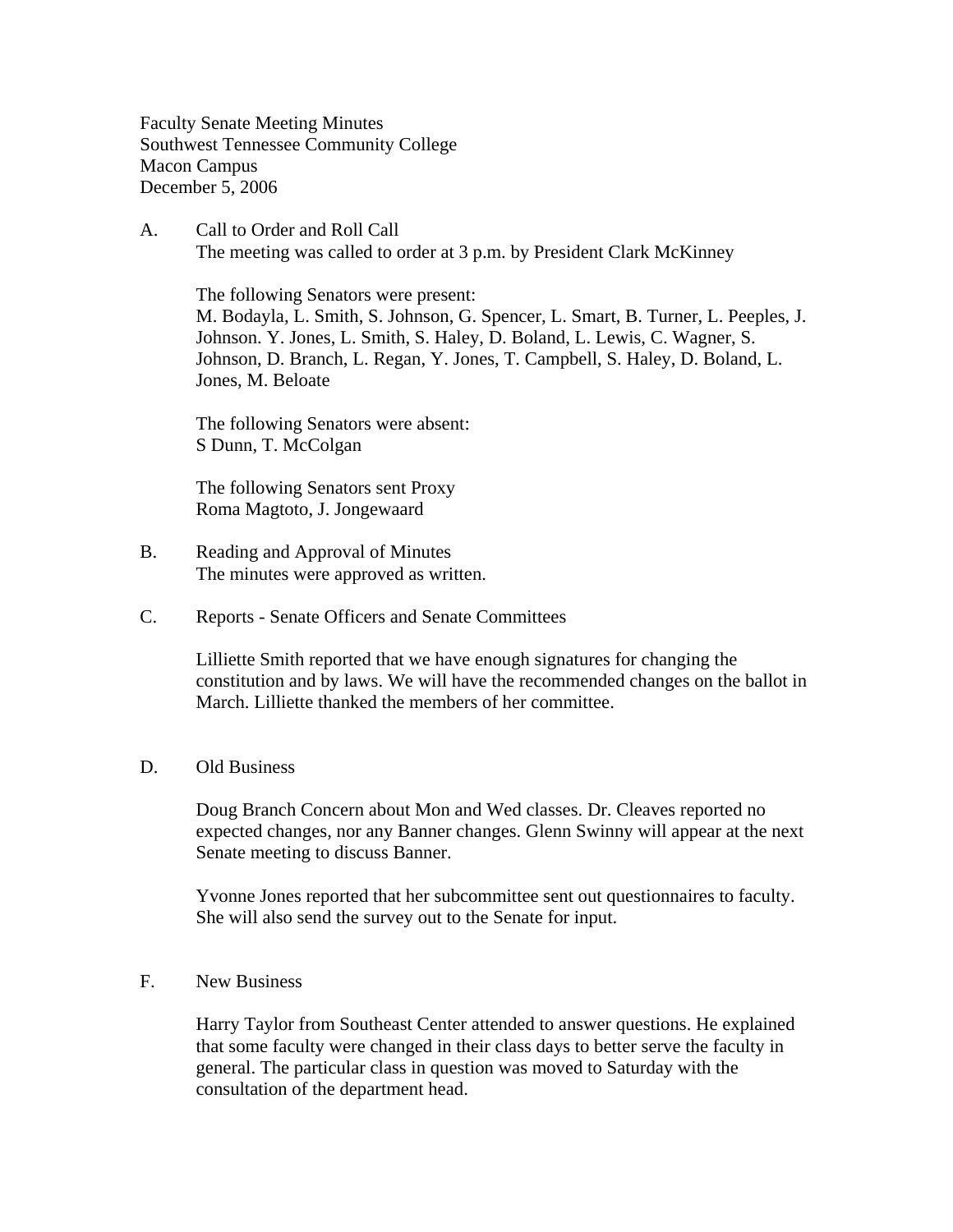Clark McKinney selected names for the Promotion and Tenure Committee as well as the Appeal Committee. The following names were chosen:

## **Promotion and Tenure Committee**

Business Division – Jerry Redmond, Allied Health – Carolyn Brown , Liberal Arts – Stennis Trueman Other members chosen were Rose Cummings, Leslie Peoples, Pam Trim and Vickie Armstrong Alternates were Brenda Jinkins, Joy Kinard and Dave Darnall

## **Promotion and Tenure Appeals Committee**

Melvin Tuggle, Vava Cook, Bill Wepner, Judy Hatmaker, Khalil Rassy, Marcia Hunter, Claire Berry Alternate is Mary Nell Cook

G. Adjournment

The meeting was adjourned at 3:50

\*Senate Sharepoint Web Site: http://internal.southwest.tn.edu/fac-senate/

| 2006-2007 Senate                                                                 |             |                                |      |  |
|----------------------------------------------------------------------------------|-------------|--------------------------------|------|--|
| President: Clark McKinney cmckinney                                              |             | 4574                           |      |  |
| <b>Division Senators:</b>                                                        |             |                                |      |  |
| Division Senators of Liberal Studies and Education - Five Seats.                 |             |                                |      |  |
| (Developmental Studies, Education, Fine Arts/Language and Literature, Social and |             |                                |      |  |
| <b>Behavioral</b>                                                                |             |                                |      |  |
| Science/Criminal Justice)                                                        |             |                                |      |  |
| Mary Ann Bodayla (1yr) mbodayla                                                  |             | Social Behav. Sci./Crim. Just. | 5197 |  |
| Doug Branch (1yr)                                                                | dbranch     | Fine Arts/Lang. and Lit.       | 4483 |  |
| Lilliette Smith (1yr)                                                            | ljsmith     | Social Behav. Sci./Crim. Just. | 4125 |  |
| Jim Jongewaard (2yrs)                                                            | jjongewaard | Education                      | 5833 |  |
| Stacey Johnson (2yrs)                                                            | smjohnson4  | Fine Arts/Lang. and Lit.       | 4602 |  |

Division Senators of Business, Career Studies and Technology - Five Seats. (Accountacy/Office Adm./Career Studies, Business Adm. and Paralegal Studies, Information Tech/Graphic Arts, Engineering Tech., Industrial and Environ. Tech.) Jerry Redmond (1yr) jredmond Information Tech., Graph. Arts. 4410\_\_\_\_\_\_ Gary Spencer (1yr) gspencer Engineering Tech. 4404 \_\_\_\_\_\_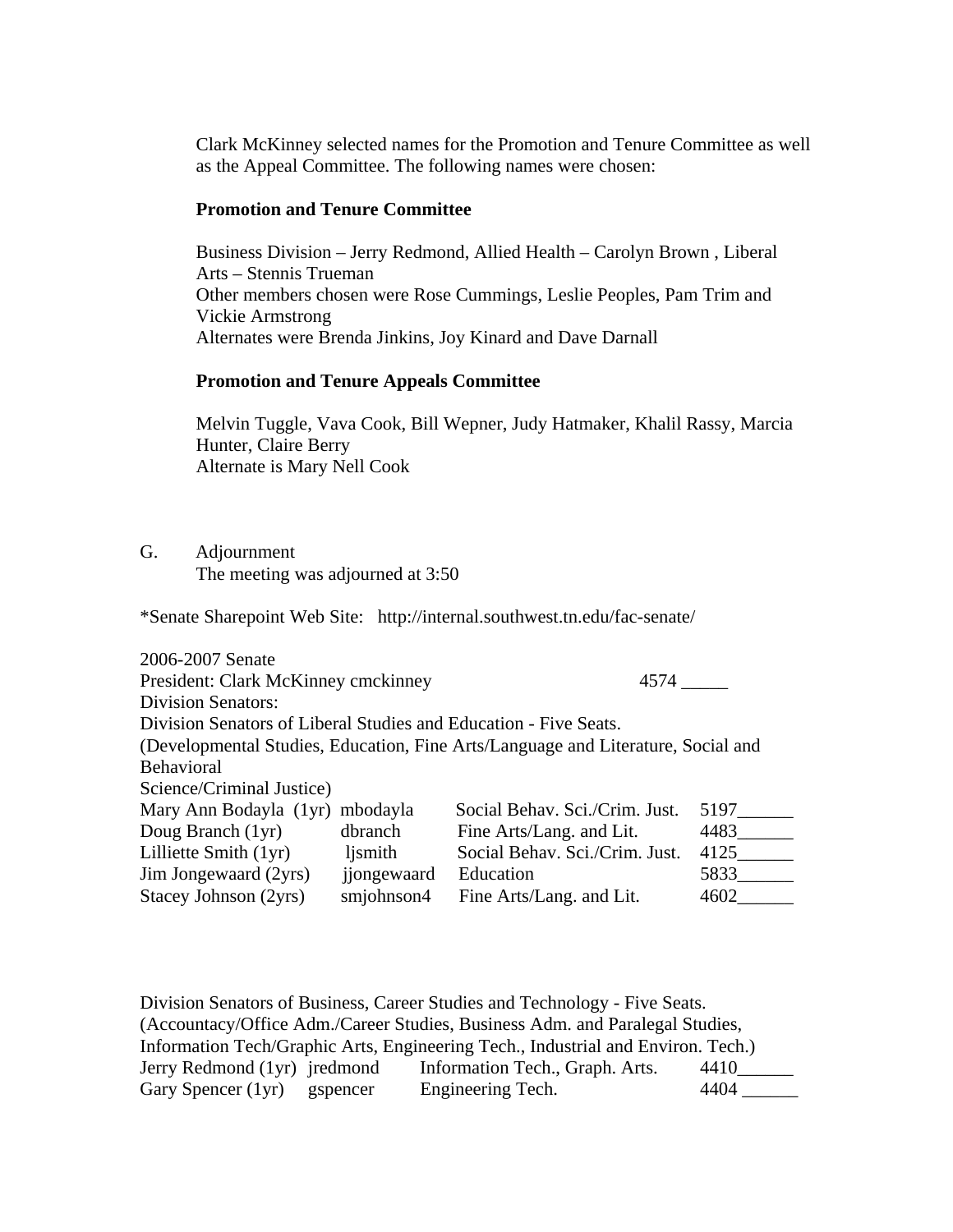| Lee Smart $(2yrs)$                     | <b>Ismart</b> | Accountancy/ Office Adm. | 5076 |
|----------------------------------------|---------------|--------------------------|------|
| Cindy Fowinkle (1 yr) cfowinkle        |               | <b>Engineering Tech</b>  | 4150 |
| Gloria Worthy $(2 \text{ yr})$ gworthy |               | Acountancy/Office Adm    |      |

Division Senators of Math, Natural Sciences, & Health Sciences - Four Seats. (Nursing, Mathematics, Natural Sciences, Allied Health)

| $\left($ . We can get a second converse of a two waves to wave to a simple state of a second $\left($ |         |                         |      |
|-------------------------------------------------------------------------------------------------------|---------|-------------------------|------|
| Bill Turner (1yr)                                                                                     | wturner | <b>Mathematics</b>      | 6023 |
| Doug Smith (2yrs)                                                                                     | dsmith  | <b>Natural Sciences</b> | 4128 |
| Shirley Brown (2yrs) sbrown                                                                           |         | <b>Nursing</b>          | 5425 |
| Roma Magtoto (1yr) rmagtoto                                                                           |         | <b>Nursing</b>          | 5435 |
| <b>Department Senators:</b>                                                                           |         |                         |      |

Division: Business, Career Studies & Tech.

Departments:

a. Business Administration/Accountancy and Paralegal Studies

b. Office Administration/Information Technologies and Hospitality Mgt.

c. Engineering Technologies

d. Industrial & Environmental Technologies

| Leslie Peeples $(1yr)$ lpeeples |         | Off Adm/Info Tech & Hosp. Mgt. | 4006 |
|---------------------------------|---------|--------------------------------|------|
| Lillie Lewis $(1yr)$            | llewis  | Accountancy                    | 4547 |
| Lisa Jones $(1yr)$              | lgiones | Engineering Tech.              | 4983 |
| Carl Wagner (1yr)               | cwagner | Industrial and Environ. Tech.  | 4160 |

Division: Liberal Studies & Education

Departments:

a. Developmental Studies

- b. Fine Arts, Languages, and Literature
- c. Education

d. Social & Behavioral Science/ Criminal Justice

| Mickey Beloate (2yrs)mbeloate  | Developmental Studies             | 6017 |
|--------------------------------|-----------------------------------|------|
| Steve Haley (2yrs) shaley      | Social/Behav. Sci./Crim Just      | 5635 |
| Toni Campbell (2yrs) tcampbell | Education.                        | 5353 |
| Yvonne Jones (2yrs) yjones     | Fine Arts/Language and Literature | 5215 |

Division: Math, Natural Sciences & Health Sciences

Departments:

a. Mathematics

- b. Natural Sciences
- c. Nursing

d. Allied Health

| Tamara McColgan (1yr) tmccolgan Mathematics |         |                            | 5530 |
|---------------------------------------------|---------|----------------------------|------|
| Joyce Johnson (2yrs)                        |         | idjohnson7 Natural Science | 6057 |
| Loretta Regan (1yr)                         | Iregan  | <b>Nursing</b>             | 5447 |
| Delores Boland (2yrs)                       | dboland | <b>Allied Health</b>       | 5542 |